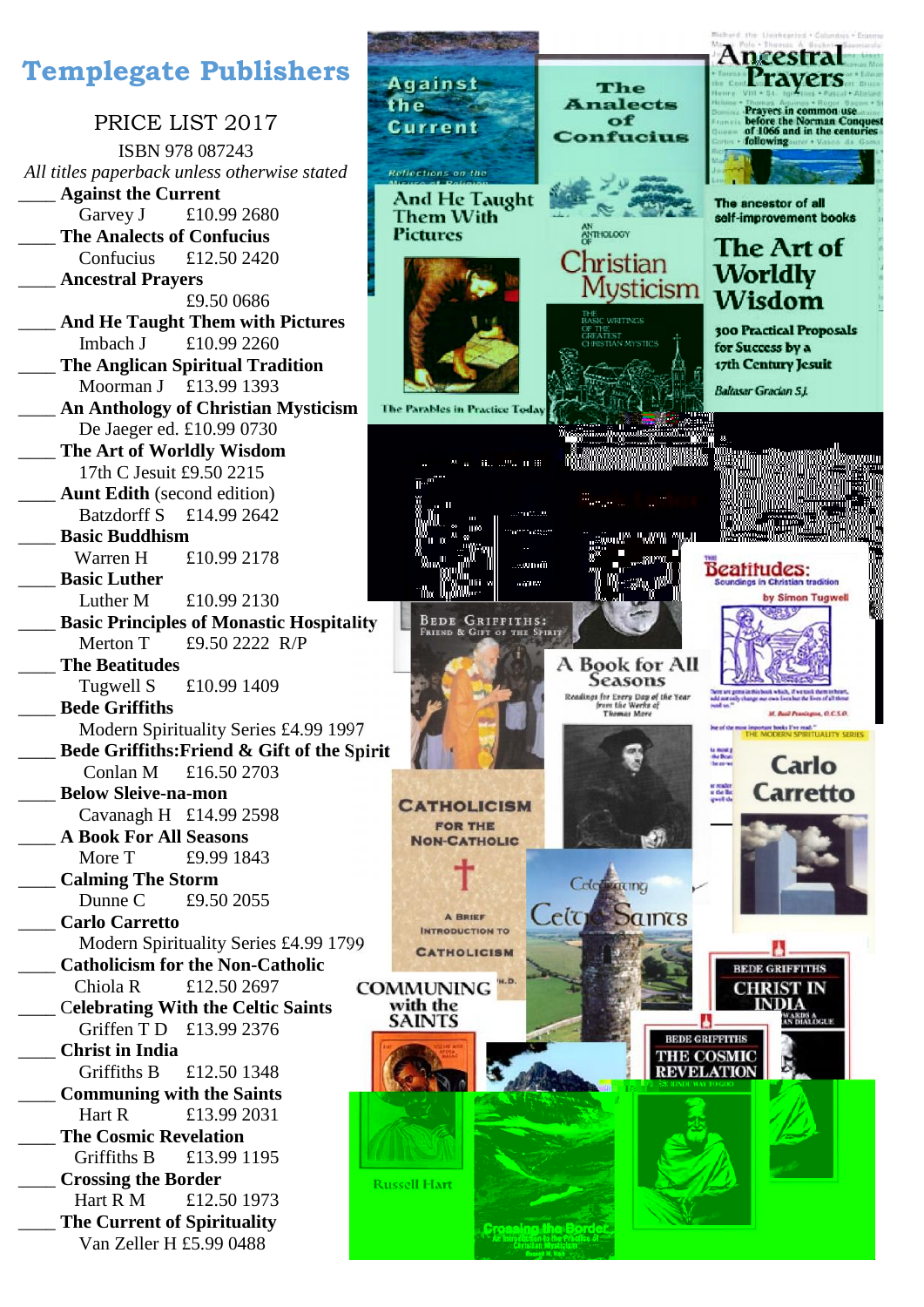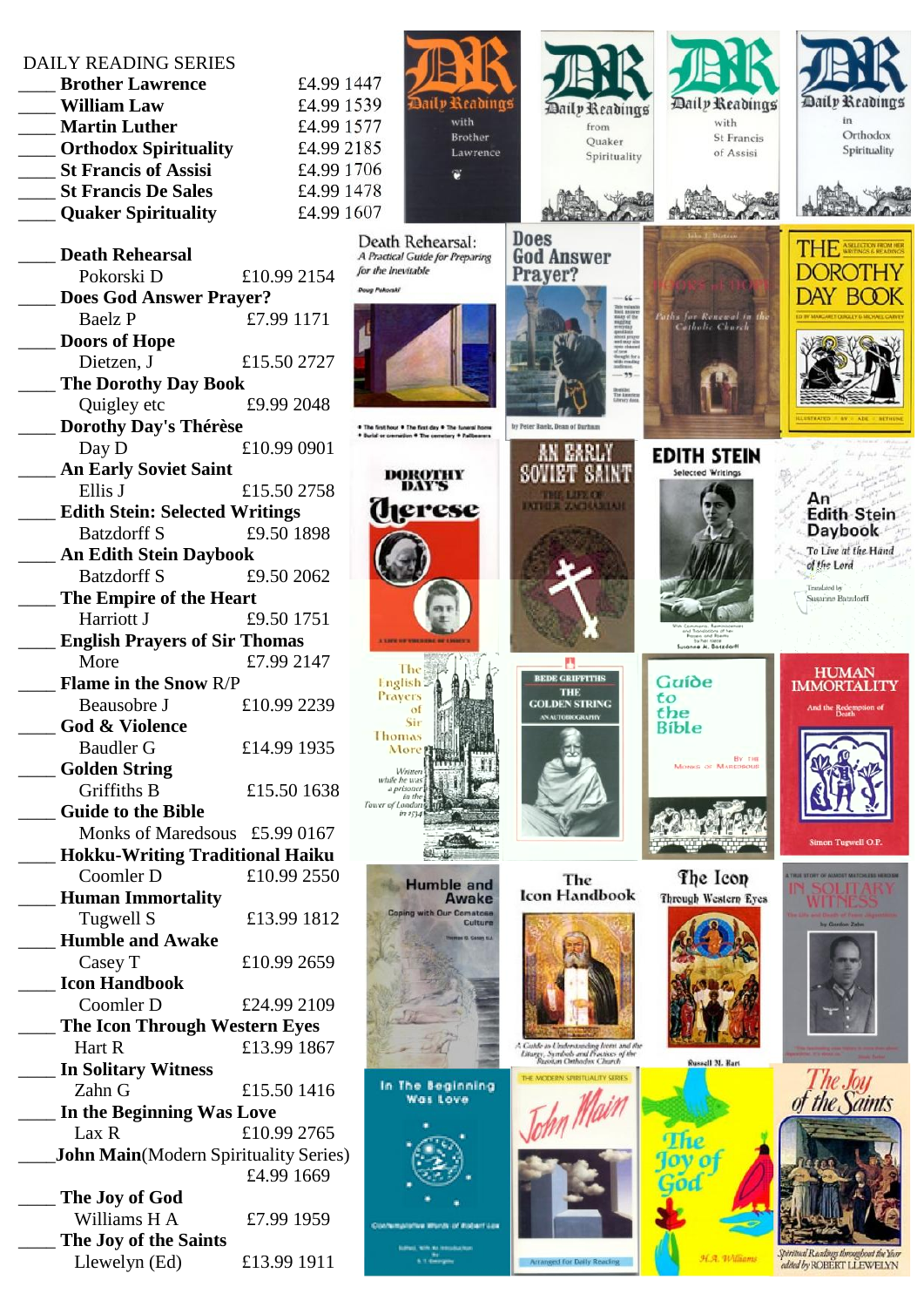\_\_\_\_ **Judaism for the Non-Jew** Marks B A  $\text{E}9.99\,2611$  For the Number of the set of the set of the set of the set of the set of the set of the set of the set of the set of the set of the set of the set of the set of the set of the set of the set of \_\_\_\_ **Just for Today Knox R** (Ed)  $£10.99 1218$  Non-Jew \_\_\_\_ **Knowing Jesus** Alison J  $\text{\textsterling}12.50\ 2024$ \_\_\_\_ **Life and Soul** Casey T £13.99 2673 JUDAISM **The Life of Sir Thomas More** R/P **EARRY A. MARKS** Roper W £9.50 1188 \_\_\_\_ **The Little Flowers of St. Francis** Hudleston R £12.50 2468 \_\_\_\_ **Living Prayer** Bloom M A £12.50 0549 \_\_\_\_ **Lourdes: The Original File** Estrade J  $£12.50 2444$ \_\_\_\_ **The Making of a Modern Saint** Ulanov B  $£13.99 2635$ \_\_\_\_ **The Meditations of Dorothy Day** Vishnewski(Ed) £7.99 2270 \_\_\_\_ **Miracles: A 21st Century Interpretation** Imbach J  $£10.99 2390$ \_\_\_\_ **Modern Spirituality** Garvey J (Ed)  $\text{\textsterling}10.99\ 1621$ \_\_\_\_ **Music of Pure Love** Casey T £15.50 2710 \_\_\_\_ **The New Creation in Christ** Griffiths, B  $\begin{array}{|c|c|c|c|c|}\hline & & & \multicolumn{1}{c|}{\text{Allogapihial Sbyl of Thérts of List}} \\ \hline \end{array}$ \_\_\_\_ **New Heaven? New Earth?** Tugwell S  $\text{£}4.99\text{ }0723$ \_\_\_\_ **A New Vision of Reality** Griffiths, B £16.50 1805<br>
PW Testament: Translated \_\_\_\_ **New Testament: Translated by Ronald Knox** £15.50 2291 \_\_\_\_ **On Friendship: Letters of Bede Griffiths** Rance, A (Ed) £12.99 2741 \_\_\_\_ **On the Invocation of the Name of Jesus** Gillet L 65.99 1331 \_\_\_\_ **Orthodoxy for the Non-Orthodox** Garvey J  $\text{\pounds}9.99\ 2567$  **Equipment** Gamman **Equipment** \_\_\_\_ **Other Kingdom** Van Zeller H $\text{\textsterling}3.50\,0327$